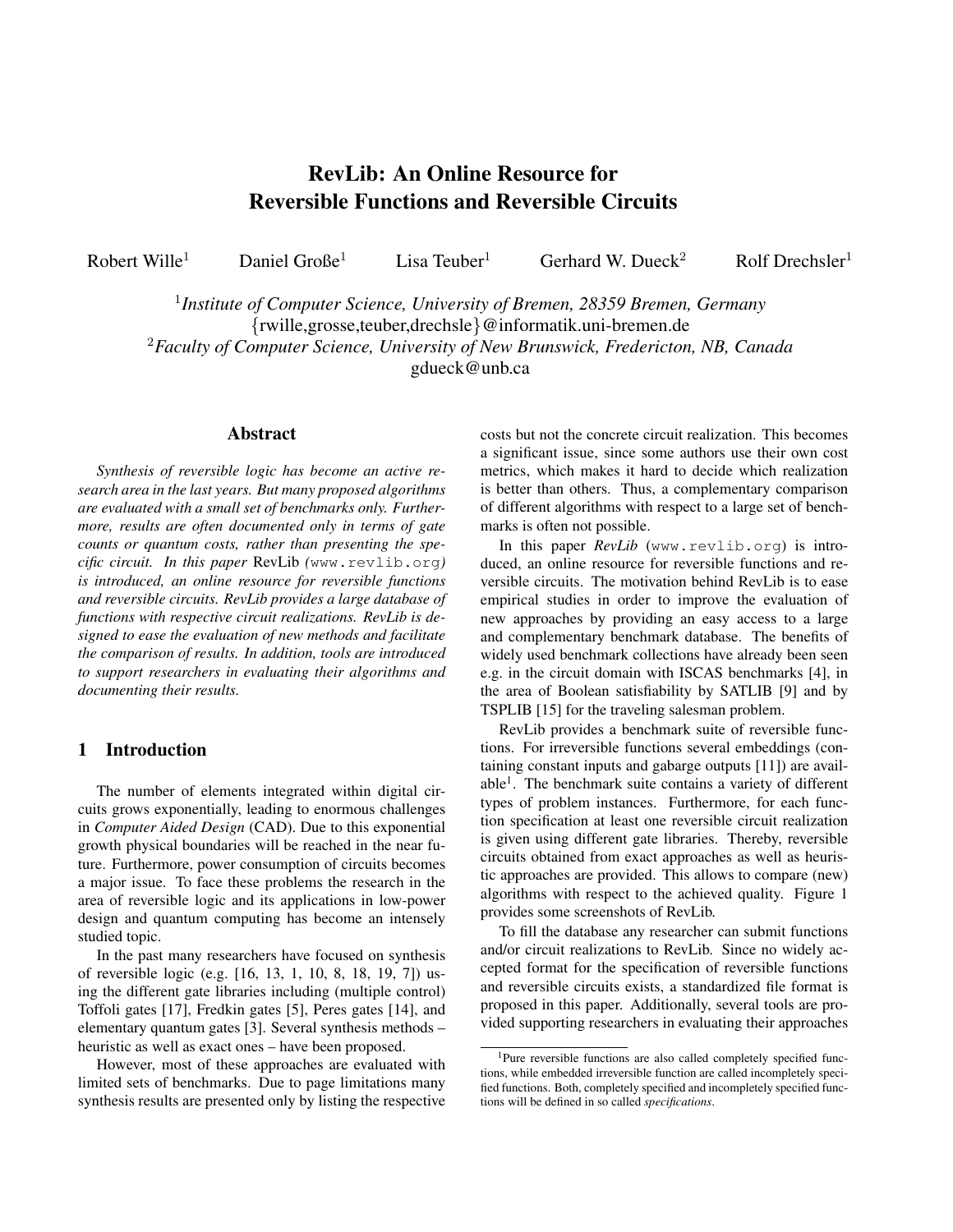

(a) Frontpage

|                      |                                | <b>REVLIB</b>                                                                                                                                    |        |                                 |                |                   |        |                |                                           | Universität Bremen                                                                                                                                                                                                     |
|----------------------|--------------------------------|--------------------------------------------------------------------------------------------------------------------------------------------------|--------|---------------------------------|----------------|-------------------|--------|----------------|-------------------------------------------|------------------------------------------------------------------------------------------------------------------------------------------------------------------------------------------------------------------------|
|                      |                                |                                                                                                                                                  |        |                                 |                |                   |        |                |                                           | The Online Resource for Reversible Functions and Circuits<br>Contact . Impressum                                                                                                                                       |
|                      |                                |                                                                                                                                                  |        |                                 |                |                   |        |                | Functions . Specifications . Realizations |                                                                                                                                                                                                                        |
|                      |                                | Arithmetic logic uni (ALU)                                                                                                                       |        |                                 |                |                   |        |                |                                           | The function has five inputs and performs typical operations. Since the function containing only one output<br>different options exist, where to place the garbage outputs. This results in five different embeddings. |
|                      | <b>Specifications:</b><br>Name | Type                                                                                                                                             |        | vars. const. garb. File         |                |                   |        |                |                                           | Notes                                                                                                                                                                                                                  |
|                      |                                | alu-v0 incomplete 5                                                                                                                              |        | $\Omega$                        | $\overline{4}$ | ▣                 |        |                | (garbage-output at the 0th line).         | This is the first embedding of the alu function                                                                                                                                                                        |
| <b>Realizations:</b> |                                |                                                                                                                                                  |        |                                 |                |                   |        |                |                                           |                                                                                                                                                                                                                        |
|                      |                                | Lib.                                                                                                                                             |        | min. gates costs ver. File Pic. |                |                   |        |                | Ref.                                      | Notes                                                                                                                                                                                                                  |
|                      | 1<br>$\overline{c}$            | EQ<br>$MCT + P$                                                                                                                                  | ×<br>× | 50<br>8                         | 50<br>12       | ♦<br>$\mathscr Q$ | €<br>圕 | $\blacksquare$ | [AJ:2004]<br>H. Mueller                   | n/a<br>n/a                                                                                                                                                                                                             |
|                      |                                | 3 MCT+P+MCF                                                                                                                                      | $\%$   | 10                              | 20             | ♦                 | 圕      | $\blacksquare$ | (2004)<br>[AJ:2004]                       | n/a                                                                                                                                                                                                                    |
| $\overline{2}$       | Name                           | Type                                                                                                                                             |        | vars. const. garb. File         |                |                   |        |                |                                           | <b>Notes</b>                                                                                                                                                                                                           |
|                      |                                | ▤<br>alu-v1 incomplete 5<br>This is the 2nd embedding of the alu function<br>$\mathbf{0}$<br>$\overline{4}$<br>(garbage-output at the 0th line). |        |                                 |                |                   |        |                |                                           |                                                                                                                                                                                                                        |

(b) Function page with different specifications and realizations

**Figure 1. Screenshots from RevLib**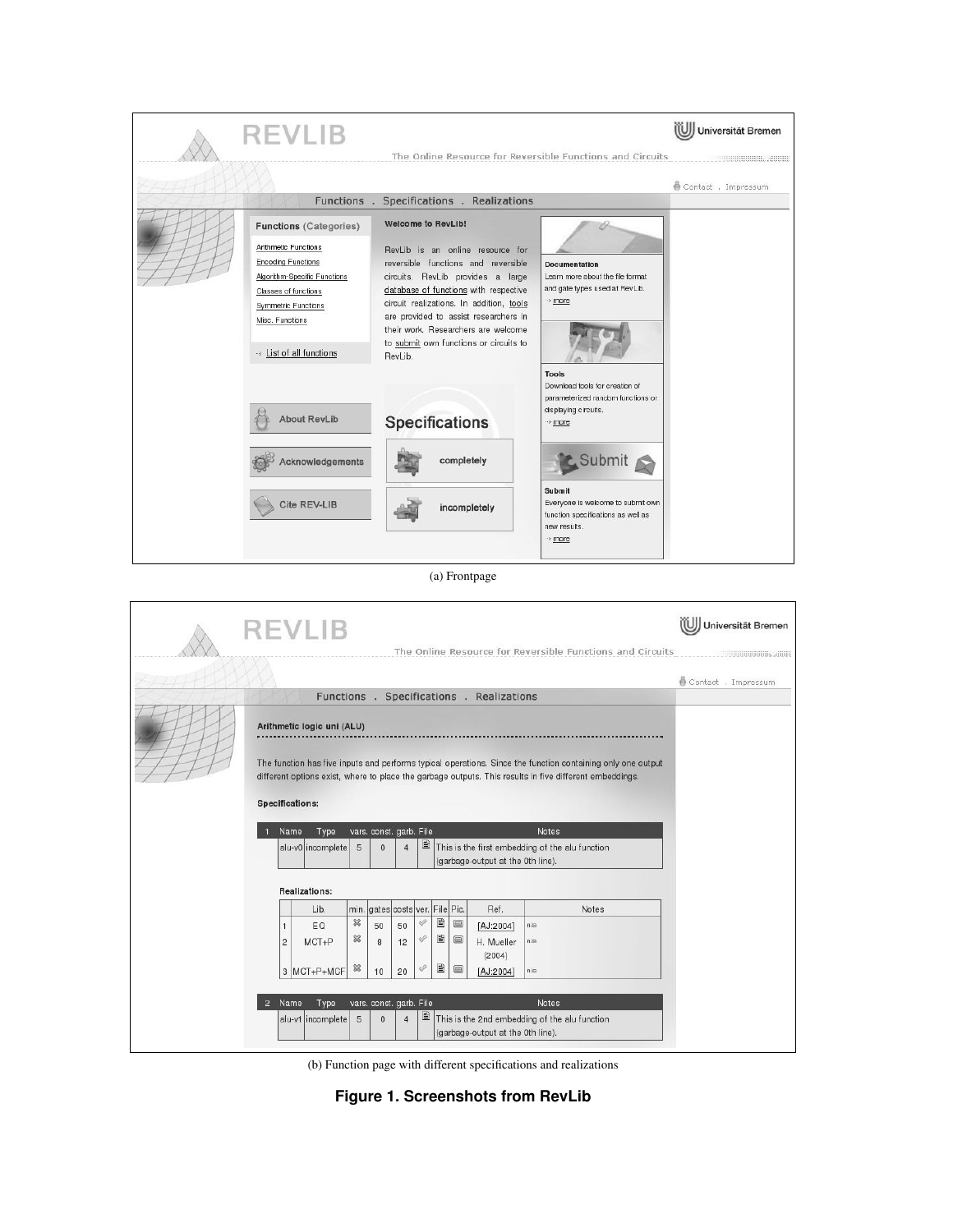and documenting their results, i.e. a *Benchmark Generator* for creating random reversible functions with user-defined properties and a *Quantum Viewer* (Quiver) for automatic visualization of reversible circuits given in the proposed format.

The rest of the paper is structured as follows. Section 2 describes the benchmark suite provided by RevLib. In Section 3 the standardized file formats are specified; Section 4 introduces the tools currently available at RevLib. Some examples illustrating the advantages of a large benchmark database are discussed in Section 5. Finally, Section 6 concludes the paper.

### 2 Benchmark Suite

Generally, benchmark collections should provide a large variety of problem instances allowing evaluation of different types of algorithms. The benchmark suite at RevLib offers several functions from different domains, such as arithmetic functions (e.g. adders, divisibility checkers, comparators, *etc.*), encoding functions (e.g. hamming code, graycode, *etc.*), classes of functions (e.g. symmetric functions, linear functions, *etc.*) and algorithm-specific functions (e.g. worst-case functions for heuristic approaches, hidden weighted bit function, *etc.*).

In the absence of suitable "real life" functions, it is desirable to generate pseudo random function. In Section 4.1 a tool for generating randomized benchmarks with userdefined properties is introduced. This tool has the capability to reproduce the same set of functions, given the same parameters. Therefore, only the parameters need to be reported, not the specifications for the functions.

### 3 File Formats

This section describes the standardized file format used at RevLib for the specification of reversible functions and circuits, respectively. Both formats will be defined in ASCII files consisting of two parts: the header and the specification.

### 3.1 Header

The header contains information about the characteristics of the instance, i.e.:

- *Version:* In order to support further enhancements, any changes will be associated with a version number. The version of a respective file is given by the line starting with .version.
- *Comments:* Comments provide human-readable information about the respective instance, e.g. a short description, authors, or similar. A comment line starts

with a # character. All comment lines will be ignored by programs.

- *Number of Variables:* The line starting with . numvars signifies the number  $n$  of variables (lines) of the respective function (circuit). The number has to be a positive integer.
- *Variables:* The line starting with .variables signifies the ordered list of identifiers for the respective variables (lines). An identifier has to be a sequence of letters, digits and underscores. In total,  $n$  different identifiers have to be defined in a .variables line (separated by spaces).
- *Inputs/Outputs:* The line starting with .inputs (.outputs) signifies the ordered list of names of the respective inputs (outputs). A name has to be a sequence of letters, digits and underscores. In total,  $n$  different names have to be defined in a . inputs (.outputs) line (separated by spaces). Defining the inputs (outputs) is optional. By default the names of inputs (outputs) is equal to the respective identifier of the variable.
- *Constant Inputs:* Constant inputs can be definied by a line starting with .constants followed by a string containing the values for the input constants ('1' for constant one, ' $0$ ' for constant zero and '-' if the respective input line is not constant) in the order they appear without any spaces. Defining constant inputs is optional. By default all inputs are not constants (i.e. for each input the value is  $(-)$ .
- *Garbage Outputs:* Garbage outputs can be definied by a line starting with . garbage followed by a string indicating whether an output is garbage or not ('1' if the output is garbage and  $-$  if the output is not garbage) in the order they appear without any spaces. Defining garbage outputs is optional. By default all outputs are not garbage (i.e. for each output the value is  $\div$ ).

Following the header either the function or the circuit have to be specified. Both specifications start with a line containing the string .begin and end with a line containing the string .end.

### 3.2 Function Specification

A reversible function is specified by all its truth table entries. The *i*th line ( $0 \le i < 2^n$ ) of the specification gives the respective output values (1 for one, 0 for zero and  $-$  for don't care) of the ith line of the truth table by a string in the order they appear without any spaces.

Example 1 *Figure 2 (a) shows a reversible function including one constant input as well as garbage outputs and don't*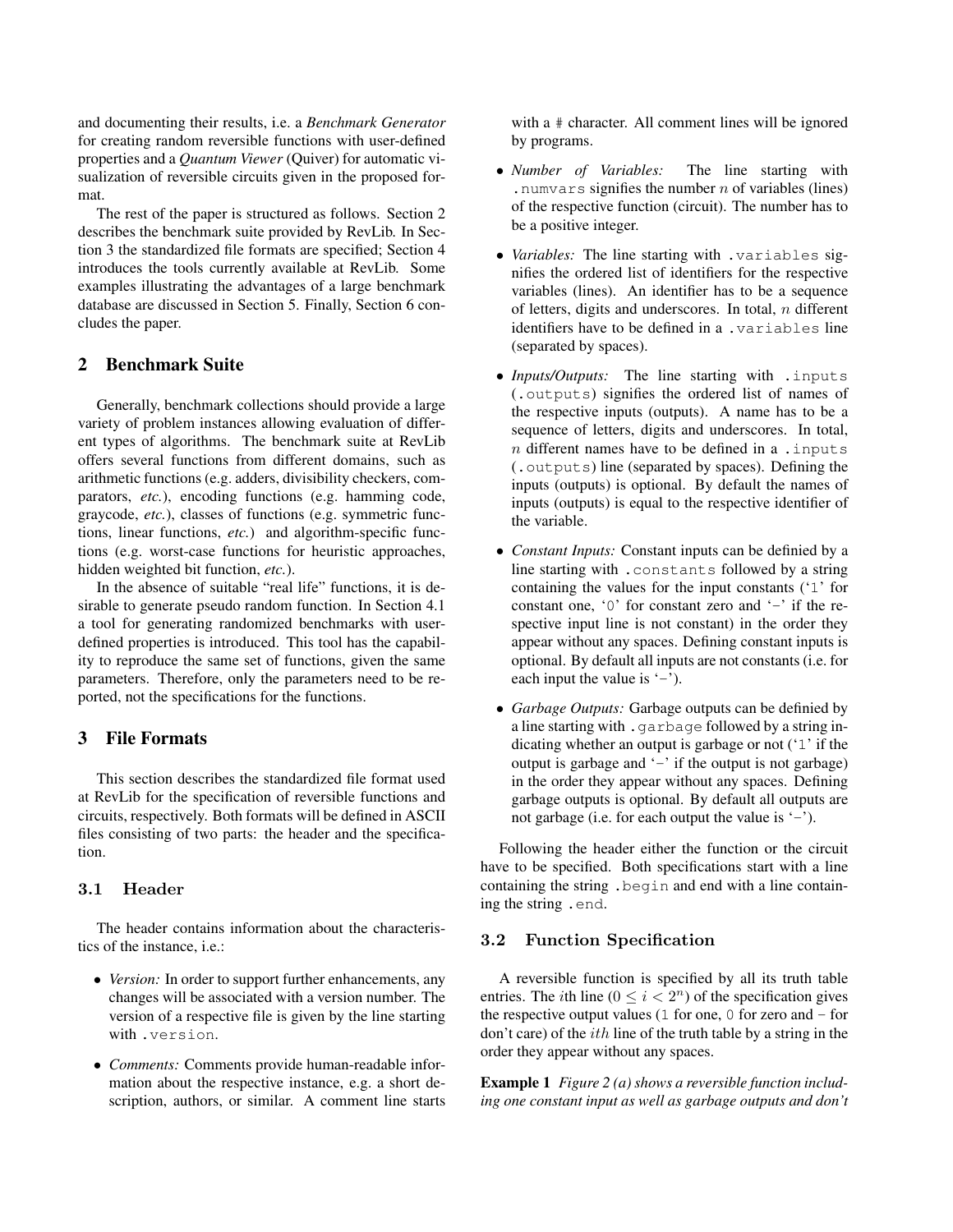

**Figure 2. File format example**

*care outputs given as truth table. The respective specification of this function in the proposed format is shown in Figure 2 (b).*

## 3.3 Circuit Specification

A reversible circuit is specified by all its gates. The specification lists the gates in the order they appear in the design. In the current version we distinguish five different gates, whose specifications are given in Table 3.

Example 2 *Figure 2 (d) shows a Toffoli gate network realization of the function considered in Example 1 (drawn by Quiver introduced in Section 4.2). The respective specification of this circuit in the proposed format is shown in Figure 2 (c).*

# 4 Tools

In order to support researchers in evaluating their algorithms and documenting their results RevLib currently provides two tools: the *Benchmark Generator* and the *Quantum Viewer* (*Quiver*).

# 4.1 Benchmark Generator

The *Benchmark Generator* automatically creates random reversible functions with respect to the following parameters, which have to be given as input:

- the number of variables in the resulting function
- the number of constant inputs in the resulting function
- the number of garbage outputs
- the percentages of the number of don't care outputs in the resulting function

| Gate           | Specification                                   |  |  |  |  |  |
|----------------|-------------------------------------------------|--|--|--|--|--|
| <b>Toffoli</b> | A (multiple control) Toffoli gate is signified  |  |  |  |  |  |
| $a -$          | by the character t and an integer indicat-      |  |  |  |  |  |
| $b -$          | ing the size of the gate followed by a list of  |  |  |  |  |  |
|                | identifiers for the respective lines such that  |  |  |  |  |  |
|                | the target line is at the end of the list. Note |  |  |  |  |  |
|                | that Toffoli gates include (controlled) NOT     |  |  |  |  |  |
|                | gates as well.                                  |  |  |  |  |  |
|                | Example: $t3$ a b c                             |  |  |  |  |  |
| Fredkin        | A (multiple control) Fredkin gate is signi-     |  |  |  |  |  |
| a <sup>–</sup> | fied by the character f and an integer indi-    |  |  |  |  |  |
|                | cating the size of the gate followed by a list  |  |  |  |  |  |
|                | of identifiers for the respective lines such    |  |  |  |  |  |
|                | that the targets of the gates are at the end    |  |  |  |  |  |
|                | of the list.                                    |  |  |  |  |  |
|                | Example: f3 a b c                               |  |  |  |  |  |
| Peres          | A Peres gate is signified by the character      |  |  |  |  |  |
|                | p and an integer indicating the size of the     |  |  |  |  |  |
|                | gate followed by a list of identifiers for the  |  |  |  |  |  |
|                | respective lines such that the targets of the   |  |  |  |  |  |
|                | gates are at the end of the list.               |  |  |  |  |  |
|                | Example: p3 a b c                               |  |  |  |  |  |
| V gate         | A V gate is signified by the character v and    |  |  |  |  |  |
|                | an integer indicating the size of the gate      |  |  |  |  |  |
|                | (i.e. 2) followed by a list of identifiers for  |  |  |  |  |  |
|                | the respective lines such that the target line  |  |  |  |  |  |
|                | is at the end of the list.                      |  |  |  |  |  |
|                | Example: $v$ a $b$                              |  |  |  |  |  |
| V+ gate        | A V+ gate is signified by the characters $v+$   |  |  |  |  |  |
|                | and an integer indicating the size of the gate  |  |  |  |  |  |
|                | (i.e. 2) followed by a list of identifiers for  |  |  |  |  |  |
|                | the respective lines such that the target line  |  |  |  |  |  |
|                | is at the end of the list.                      |  |  |  |  |  |
|                | Example: v+ a b                                 |  |  |  |  |  |

**Figure 3. Specification of gates**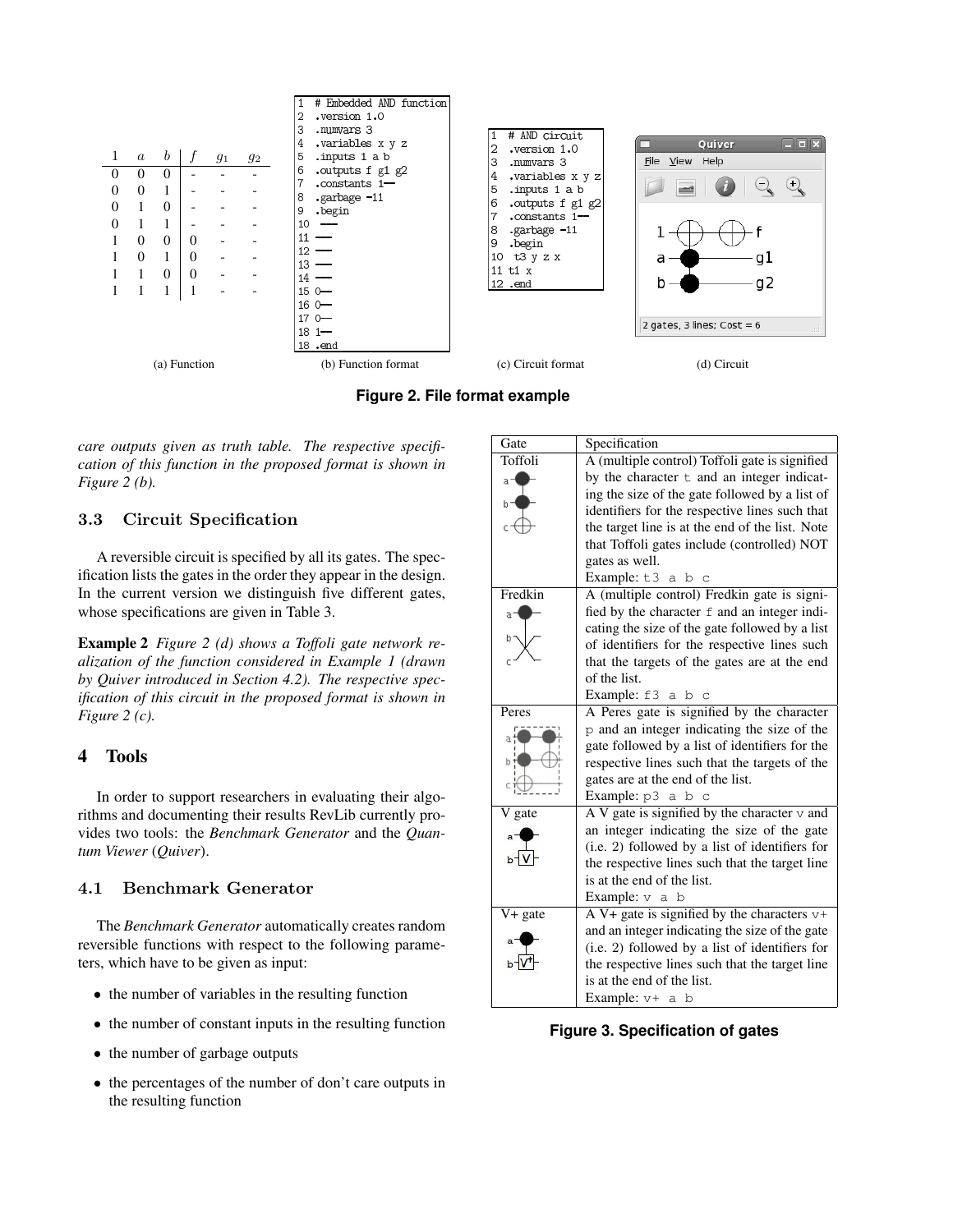

**Figure 4. Distribution of random functions**

• the number of instances to be generated

The Benchmark Generator is implemented in C++ and executable versions for Linux, Windows, and Mac OS are available. The functions generated with this tool are representative with respect to all functions with the same properties. This was verified by a comparison of all completely specified functions containing 3 variables (40320 in total) with 500 random generated functions applying the same properties. The result is shown in Figure 4. Here, the distribution of the functions with respect to the number of gates in the resulting minimal Toffoli networks is compared. As can be seen from the diagram the randomly generated functions show the same distribution as the complete set of 3 variable functions does.

### 4.2 Quantum Viewer

The *Quantum Viewer* (*Quiver*) is an application to aid the visualization of reversible quantum circuits. It displays an image of a circuit (given in the proposed specification) and saves this image as a bitmap file. A screenshot of Quiver is given in Figure 2 (d). Currently Toffoli, Fredkin, Peres, V, and V+ gates are supported. Further gate types (or sequences of gates listed above) can be added easily.

Features of the *Quiver* are:

- displaying the gate count
- calculating the quantum cost of the circuit based on the decomposition proposed in [2]
- viewing the output of a circuit in truth-table form
- verifying the output of a circuit against a reversible function specification or a function specification in pla

Quiver is implemented in C++ and executable version for Linux, Windows, and Mac OS are available.

**Table 1. Gate counts of synthesis approaches**

| <b>BENCHMARK</b> |    | <b>HEUR</b> | <b>EXACT</b> |      |  |
|------------------|----|-------------|--------------|------|--|
|                  | D  | SRC.        | D            | SRC. |  |
| $alu-v0$         | 18 | [8]         |              | [6]  |  |
| $decod24-v0$     | 11 | [8]         |              | [6]  |  |
| 3 1 7            | 6  | [8]         |              | [6]  |  |
| hwb4             | 17 | [12]        | 11           | [6]  |  |
| 449              | 16 |             | 12           | 6    |  |

### 5 Discussion

In this section some examples are given, which illustrate why a collection of reversible functions and there respective realizations is useful for research in the area of reversible logic. Thereby, we only show the general idea with a small set of benchmarks.

First, the results of several approaches – heuristic as well as exact ones – for synthesis of networks containing multiple control Toffoli gates [12, 8, 6, 18] are considered. Some outcomes are given in Table 1. HEUR denotes the number of gates a network, obtained by heuristic approaches, contains while EXACT denotes the respective number for the exact realization. The sources of the results are given in column SRC.

As expected, the heuristic approaches are not able to determine the exact network for a given function in each case. However, the direct comparison to the minimal realization allows a better evaluation of the algorithms. For example, the function  $3\frac{1}{7}$  is handled well by the heuristic approaches. In contrast the network obtained for *alu* is more than a factor of two larger than the minimal one.

Another point is that – using RevLib – the concrete networks generated by the approaches are available (this is often not possible in the respective publications due to page limitations). Analyzing these networks may lead to further reductions. As an example Figure 5 shows a circuit representing the function *alu* obtained by the heuristic approach proposed in  $[8]$ . Here, only output f is of interest since all remaining ones are garbage outputs. If the concrete realization is available an easy reduction is possible, because the last eleven Toffoli gates (marked by a dashed rectangle) only influence the garbage outputs and thus can be removed.

Finally, the effect of applying different gate libraries is considered. Some result are shown in Table 2. Column T denotes the gate count of the exact networks containing multiple control Toffoli networks only. The next columns list the gate counts when multiple control Toffoli and Fredkin gates (T+F), multiple control Toffoli and Peres gates (T+P) and multiple control Toffoli, Fredkin and Peres gates (T+F+P) are used, respectively. Obviously, the use of different libraries results in different minimal circuits. With